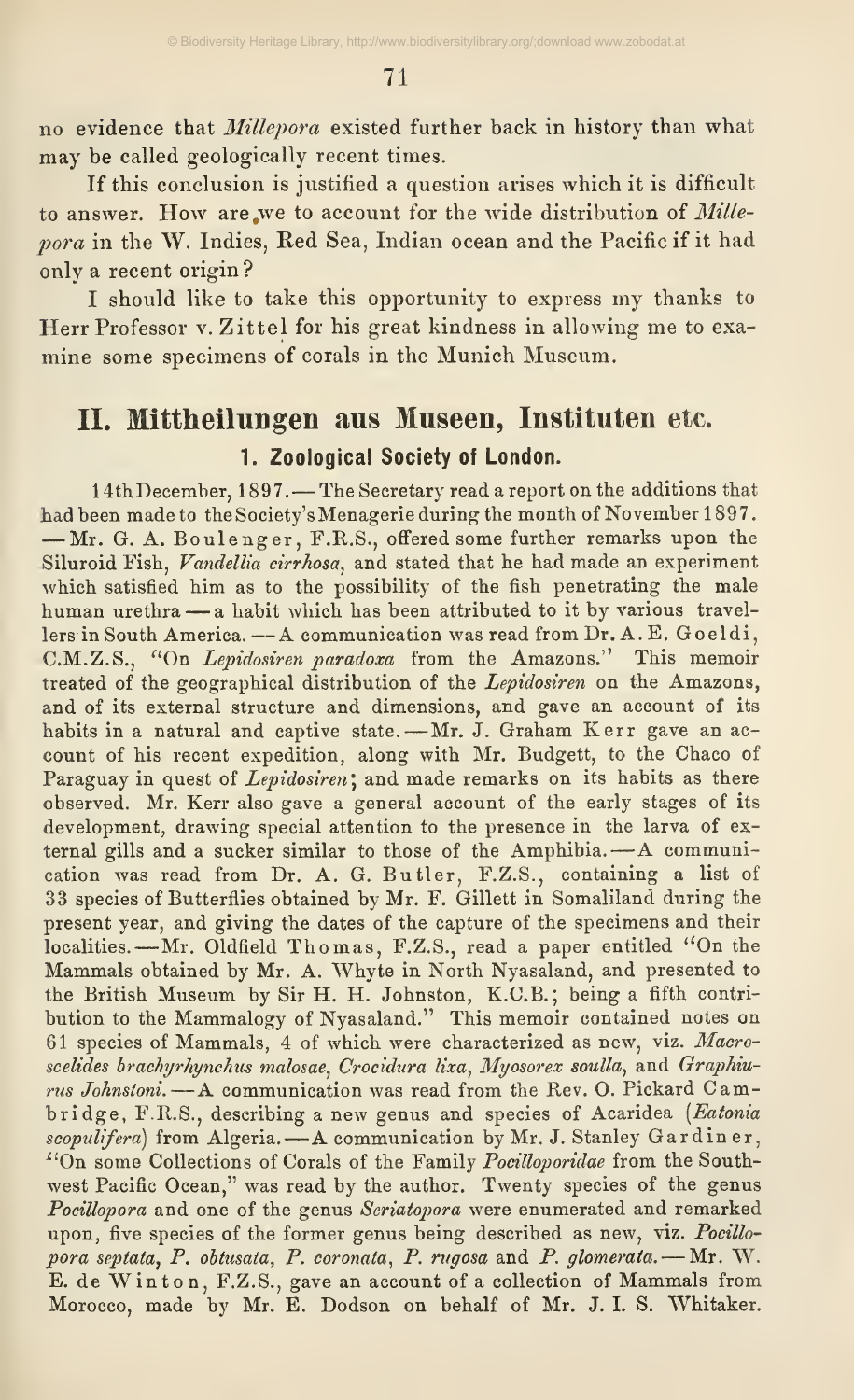72

Twenty-one species were enumerated as represented in the collection, of which the following were described as new:—Crocidura Whitakeri, Mus peregrinus, and Lepus atlanticus.  $-$  P. L. Sclater, Secretary.

## 2. Linnean Society of New South Wales.

November 24th,  $1897. - 1$   $-3$  Botanical.  $-4$  On some Australian Eleotrinae. Partii. By J. Douglas Ogilby, Five additional species of Australian eleotrins are described in this paper, namely—*Carassiops (Cau*lichthys) Guentheri; Carassiops (Austrogobio)  $\tilde{G}$ alii, sp.nov.; Krefftius adspersus; Eleotris fuscus and Ophiorrhinus angustifrons, sp. nov. — 5) On two new Australian Fishes. By J. Douglas Ogilby. The two species described are Harengula stereolepis, from Torres' Straits, and Decapterus leptosomus, a Mackerel-Scad which annually visits Port Jackson but has hitherto escaped notice.  $-6$ ) A Contribution to the Zoology of New Caledonia. By J. Douglas Ogilby. After alluding to the meagreness of our knowledge of the biology of the island, the author gives a list of the fresh-water fishes refer able to six species brought back by Mr. Hedley, with observations thereon. He considers that the  $Kuhia$  is fairly seperable from the typical *rupestris* as a subspecies which he proposes to name Hedleyi, while for Gobius crassilabris, a herbivorous form with setaceous pharyngeals, he establishes the new genus Trichopharynx. — 7) On Australian Termitidae. Part iii. By W. W. Froggatt. Eleven species of Termes, of which ten are new, and seven species of Eutermes, of which five are new, are described. In most cases some account of the nests is also given.  $-8$ ) On new Marine Mollusca from the Solomon Islands and Australia. By John Brazier, C.M.Z.S. The Volute described at last Meeting from an imperfect specimen is redescribed from a perfect example which subsequently became available. Descriptions also are given of a new Cone from Flinders, Victoria, of two from the Solomon Islands, and of species of Axinaea from the Gippsland Lakes Entrance, Victoria. — 9) Observations on Papuan Land and Freshwater Shells, with Descriptions of new Species from New Guinea and Western Australia. By C. F. Ancey. (Communicated by C. Hedley.) From Western Australia the new species Trachia Froggatti, T. orthocheila and T. monogramma are described and figured from material collected by Mr. W. Froggatt. New Papuan shells from German New Guinea are Sulcobasis leptocochlea and Chloritis Möllendorffi, with which is figured Pupina Beddomei, described in an earlier volume of the Society's Proceedings. Critical observations on sundry Australian and Papuan shells conclude the paper. - Mr. Edgar R. Waite exhibited 1) examples of Typhlops aluensis, Blgr., from Wai Obi, Vuna Pi, Fiji, where they are known to the natives as "Naota." This species was previously known only from the Solomon Islands, and the new record supplies further evidence of the similarity of the faunas of the two Archipelagoes. 2) A New Zealand Fish (Neptotichthys violaceus, Hutton) recently caught in Port Jackson and the first recorded occurrence in Australian waters. 3) Two photographs, taken at Layson Island (Hawaiian Islands) ; one exhibits an immense concourse of Albatrosses (identified by Mr. A. J. North as Diomedea immutabilis, Rothschild) incubating their eggs.

Druck von Breitkopf & Härtel in Leipzig.